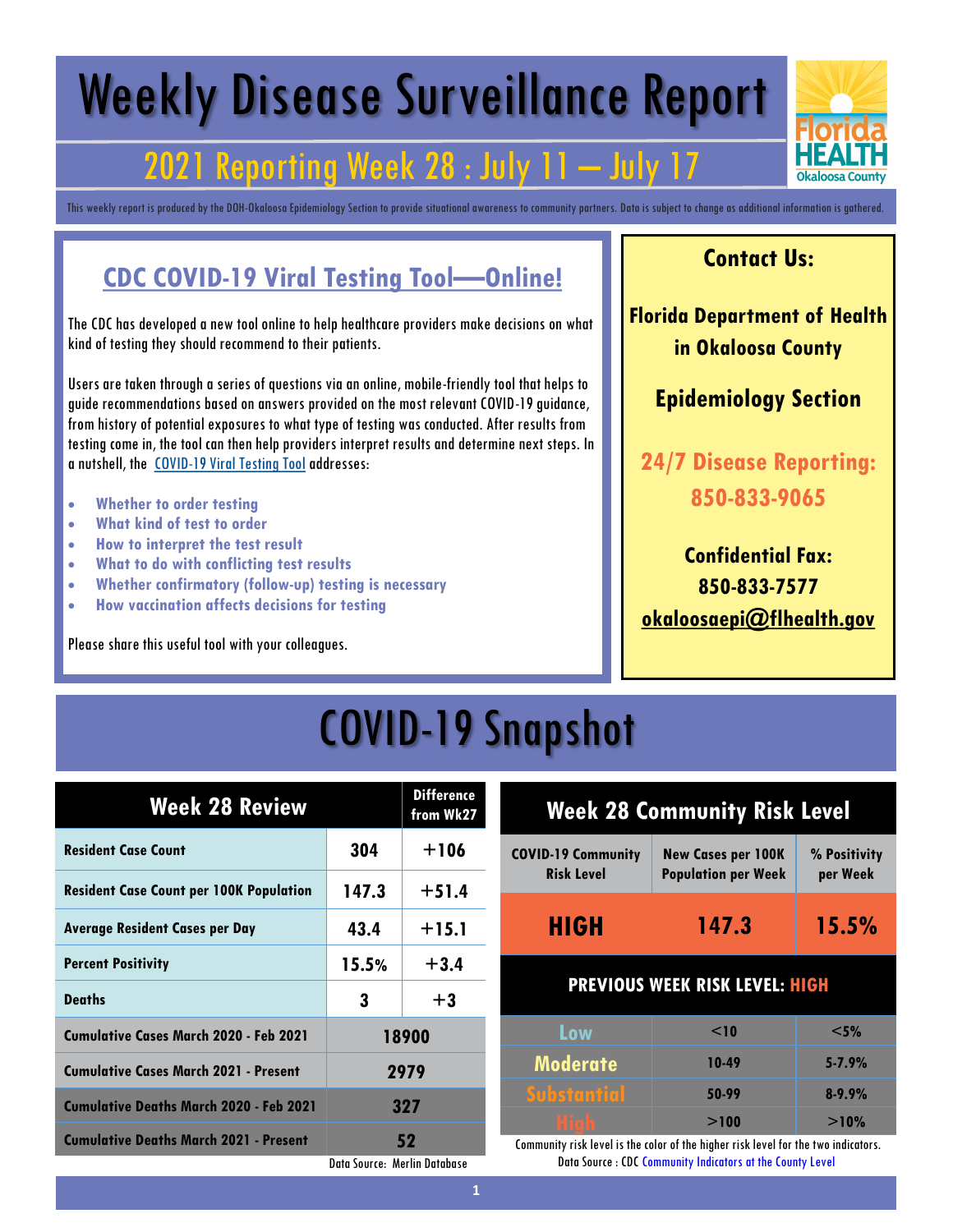**Vaccinated =** 

## COVID-19 Fully **COVID-19 in Okaloosa County**

### **No Quarantine** Week 28: July 11 - July 17





**Figure 1**: Trend of total COVID-19 cases by week. Data source: Merlin Database **Figure 2**: Trend of COVID-19 case rates by week. Data source: Merlin Database



**Figure 3**: Trend of 7-day moving percent positivity of COVID-19 cases by week. Data source: Merlin Database

#### **COVID-19 Cases by Age Group**

| <b>Age Group</b> | <b>Cases since</b><br>March 1, 2021<br>through Week 28 | <b>Difference</b><br>from Week 27 |
|------------------|--------------------------------------------------------|-----------------------------------|
| $0 - 11$         | 225                                                    | $+16$                             |
| $12 - 14$        | 71                                                     | $+2$                              |
| $15-24$          | 517                                                    | $+55$                             |
| 25-44            | 1123                                                   | $+134$                            |
| 45-64            | 680                                                    | $+67$                             |
| 65-74            | 182                                                    | $+20$                             |
| 75-84            | 65                                                     | $+6$                              |
| $85+$            | 38                                                     | $+4$                              |

Data Source: Merlin Database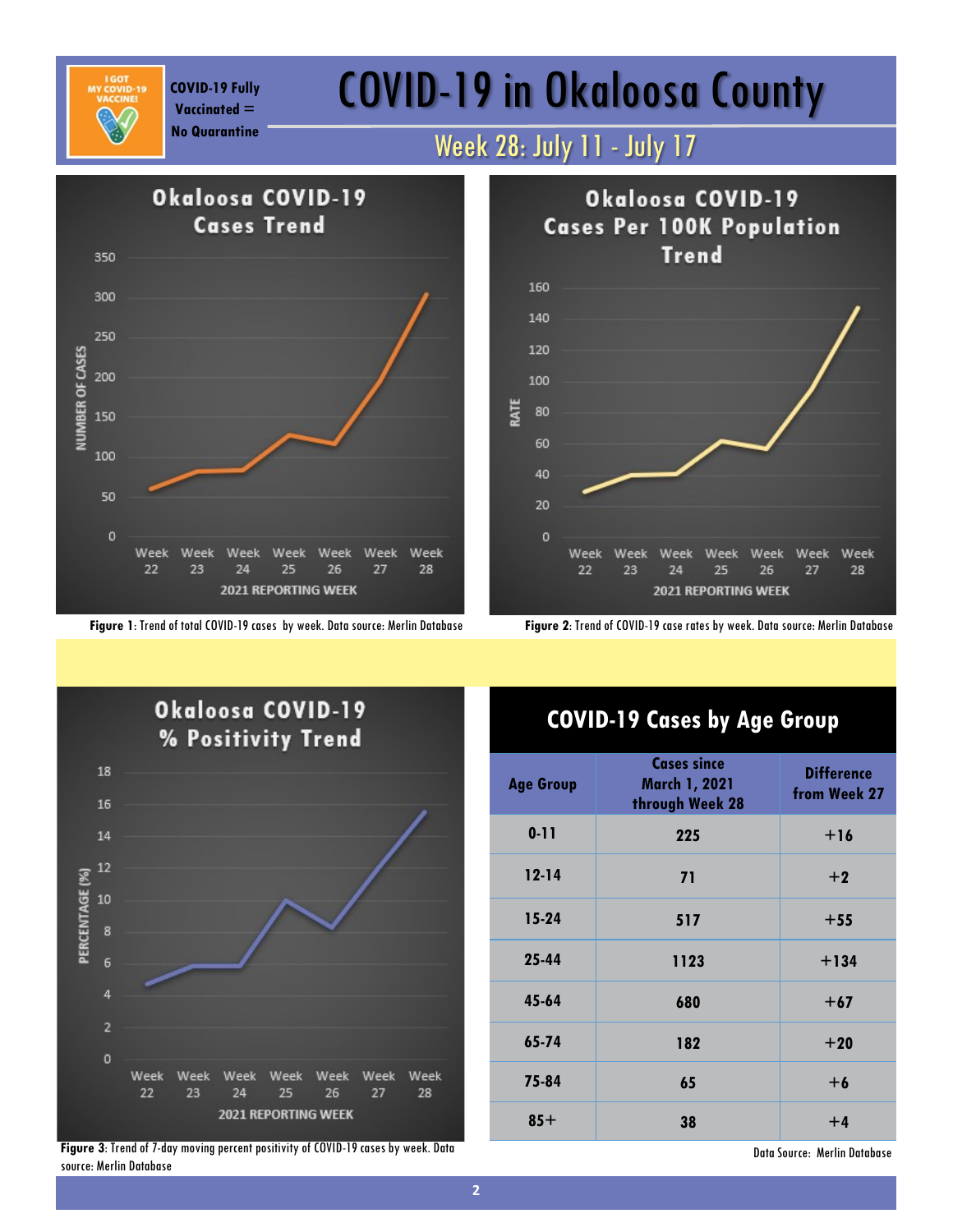## COVID-19 in Okaloosa County

### Week 28: July 11 - July 17



### Vaccination Impact in Okaloosa

#### **Fully Vaccinated Okaloosa Residents**

**COVID-19 Fully Vaccinated = No Quarantine**

| by Age Group     |                         |                                           |
|------------------|-------------------------|-------------------------------------------|
| <b>Age Group</b> | $#$ Fully<br>Vaccinated | % of Age Group<br><b>Fully Vaccinated</b> |
| 12-14            | 761                     | 10.3%                                     |
| 15-24            | 4667                    | 18.8%                                     |
| 25-44            | 13565                   | 23.1%                                     |
| 45-64            | 23139                   | 46.2%                                     |
| 65-74            | 14965                   | 75.3%                                     |
| 75-84            | 7915                    | 77.6%                                     |
| $85 +$           | 2893                    | 80.7%                                     |
| Total $12+$      | 67905                   | 38.8%                                     |

| <b>COVID-19 Vaccinations:</b><br>Okaloosa vs. US                   |       |       |  |
|--------------------------------------------------------------------|-------|-------|--|
| <b>US</b><br><b>OKALOOSA</b>                                       |       |       |  |
| % of Population $\geq 12$<br><b>Years of Age</b>                   | 38.8% | 56.9% |  |
| % of Population $\geq 65$<br>79.5%<br>77.3%<br><b>Years of Age</b> |       |       |  |

Data Source: Merlin Database

Data reported through previous Sunday. Data Source: CDC [COVID Data Tracker](https://covid.cdc.gov/covid-data-tracker/#vaccinations)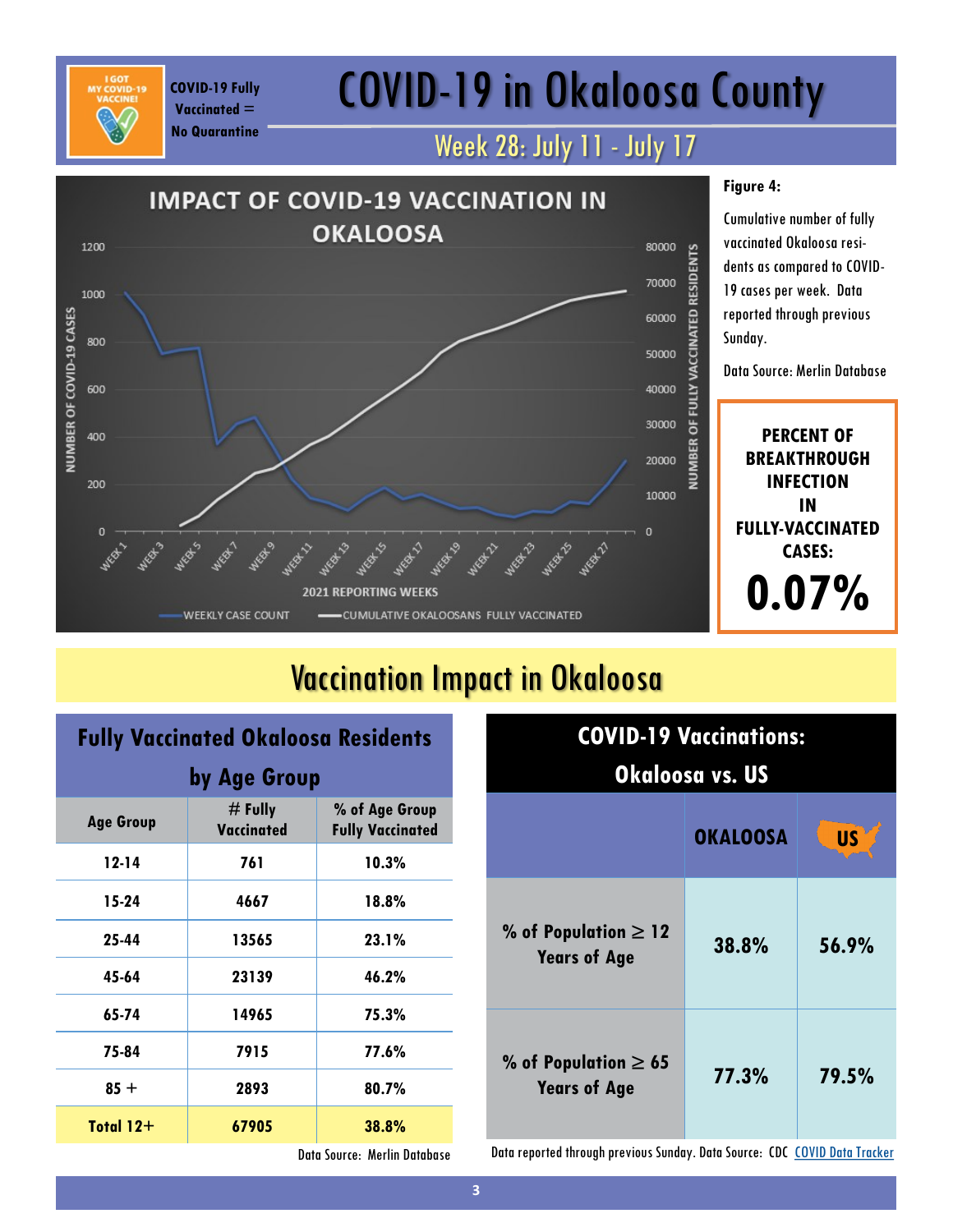Influenza-Like Illness

### Week 28: July 11 - July 17

**Influenza-like Illness (ILI)** is defined as fever greater than or equal to 100°F AND cough and/or sore throat in the absence of another known cause.



**ANALYSIS**: During Week 28, flu reporting partners and ESSENCE (a syndromic surveillance system) reported an increase in ILI activity for Okaloosa County. The percentage of ILI ED visits in Okaloosa County increased from 1.83% during Week 27 to 2.18% during Week 28. Flu partners reported five positive rapid influenza tests this week. Over the past three weeks, three out of 61 influenza specimens submitted to the state lab were positive (Influenza B unspecified). There were no reported ILI admissions, outbreaks, or deaths reported this week. The percentage of total ILI ED visits for Week 28 is lower than that of Week 28 last year.

Note: Other respiratory syndromes can be represented by increased ILI case numbers. Data Source: ESSENCE

| % ILI by Age Group<br><b>Week 28, 2021</b> |                    |                                  |                              |
|--------------------------------------------|--------------------|----------------------------------|------------------------------|
| Age<br>Range                               | Ш<br><b>Visits</b> | <b>Total ED</b><br><b>Visits</b> | % Total<br><b>ILI Visits</b> |
| $0-4$                                      | 22                 | 238                              | 9.24%                        |
| $5-19$                                     | 11                 | 315                              | 3.49%                        |
| 20-34                                      | 8                  | 569                              | 1.41%                        |
| $35 - 54$                                  | 7                  | 698                              | 1.00%                        |
| 55-74                                      | 9                  | 571                              | 1.58%                        |
| $75+$                                      | 1                  | 266                              | 0.38%                        |



**75+ <sup>1</sup> <sup>266</sup> 0.38% Figure 6**: Hospital ED visits meeting ILI criteria stratified by facility. Percentages calculated based on total number of ILI ED visits. (n=58). Data source: ESSENCE

Data Source: ESSENCE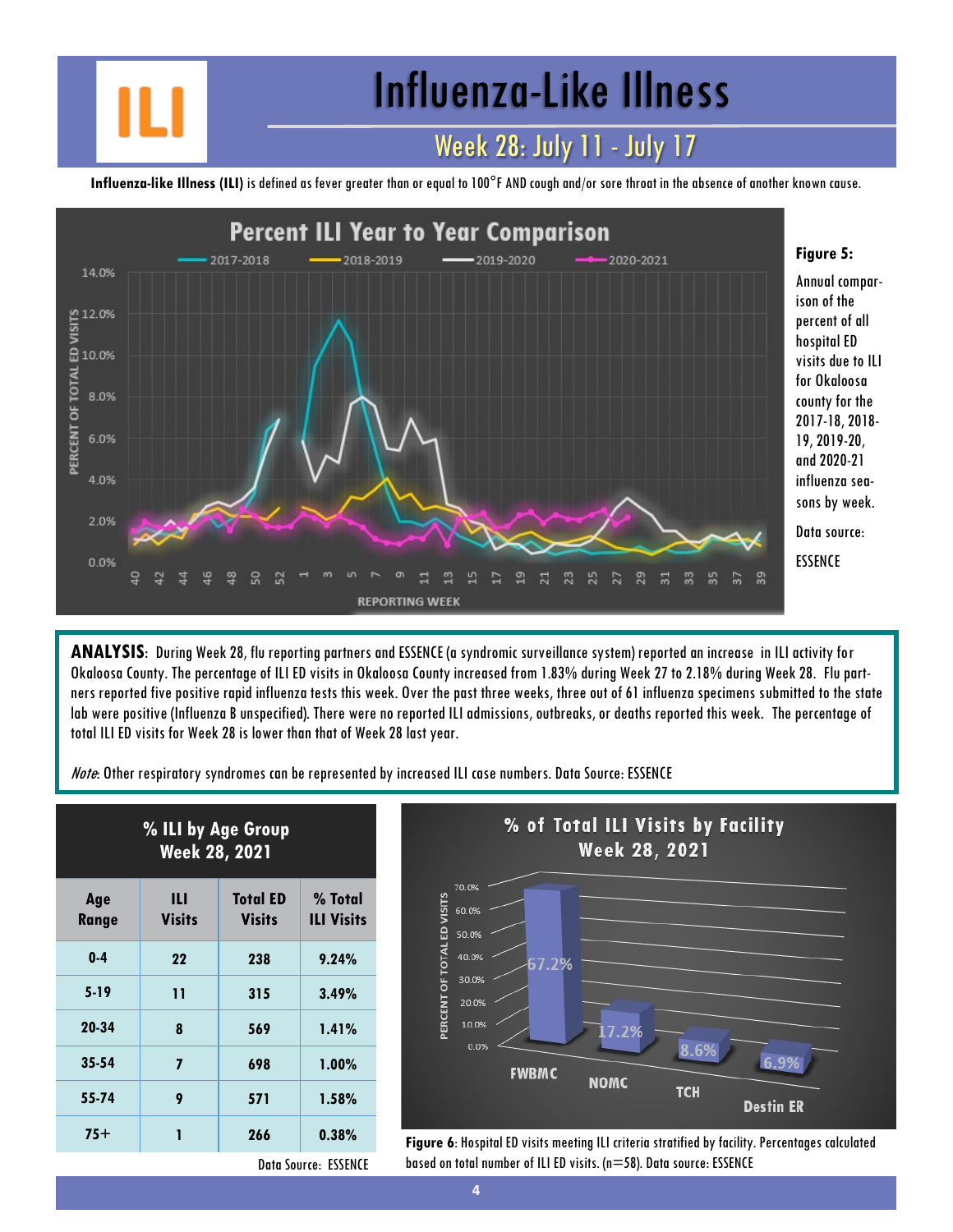## Syndromic Surveillance

### Week 28: July 11 - July 17



Hospital Emergency Department (ED) visits from 2021 Week 28 by select syndrome category. Percentages calculated based on total number of ED visits  $(n=2665)$ . Some syndrome categories are not represented; therefore, represented percentages will not total 100%.





#### **Week 28—Fort Walton Beach Medical Center**

| <b>Age Range</b> | <b>Top Syndrome</b> | <b>Total ED Visits for</b><br><b>Syndrome</b> |
|------------------|---------------------|-----------------------------------------------|
| $0 - 4$          | <b>FEVER</b>        | 51                                            |
| $5 - 19$         | <b>INJURY</b>       | 26                                            |
| 20-34            | GI                  | 58                                            |
| $35 - 54$        | GI                  | 68                                            |
| 55-74            | <b>INJURY</b>       | 33                                            |
| $75+$            | <b>INJURY</b>       | 17                                            |

#### **Week 28—North Okaloosa Medical Center**

| <b>Age Range</b> | <b>Top Syndrome</b> | <b>Total ED Visits for Syn-</b><br>drome |
|------------------|---------------------|------------------------------------------|
| $0 - 4$          | <b>FEVER, RESP</b>  | 11, 11                                   |
| $5 - 19$         | GI                  | 7                                        |
| 20-34            | <b>INJURY</b>       | 18                                       |
| $35 - 54$        | GI                  | 19                                       |
| 55-74            | <b>RESP</b>         | 18                                       |
| $75+$            | <b>RESP</b>         | 11                                       |